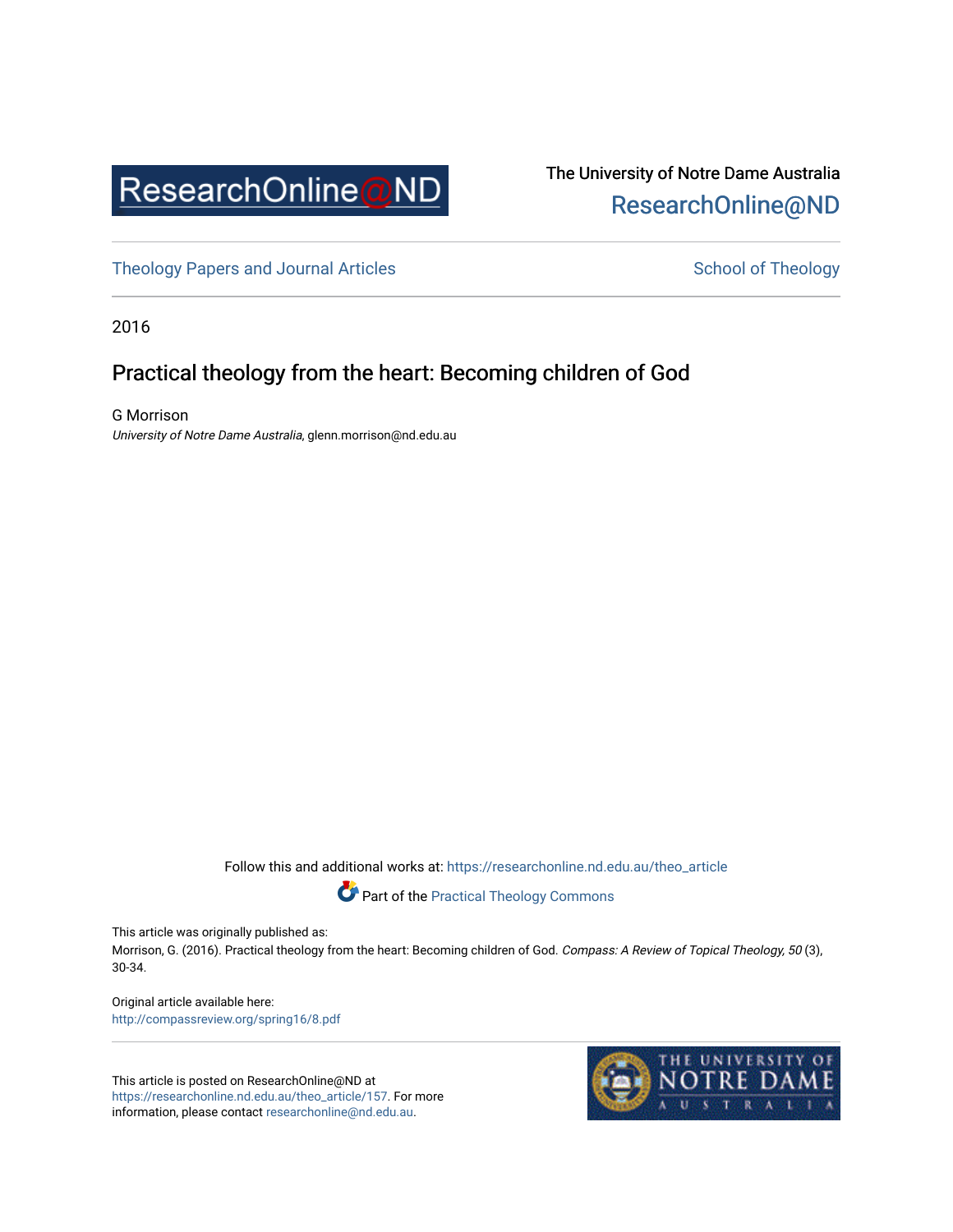# PRACTICAL THEOLOGY FROM THE HEART

# Becoming Children of God

## GLENN MORRISON

ractical theology, like worn shoes, carries the memories of our daily lives, giving opportunities for the movement of God's word to resonate from the heart (Matt 18:35). In this article, I want to suggest that the markings we make on the road to 'the paradise of God' (Rev 2:7) reflect opportunities and capacities for growth to become children of God. This entails a difficult or even a vexing adventure of faith. For 'the children of your Father in heaven' are challenged to find meaning and truth through encounters and memories like loving 'your enemies' or praying 'for those who persecute you' (Matt 5:44).

So where the heart matures into becoming curious about God who makes the 'sun rise on the evil and on the good' (Matt 5:45), practical theology nurtures a place for 'joy and gladness' (Ps 45:15) even amongst life's disappointments and catastrophes. In effect, practical theology moves forward to invite a reflection upon discerning God's movement into our personal stories so that our loving and knowing from the heart may reveal the joy and gladness of becoming children of God 'today'.

A compelling trait of the children of God is knowing what it means to abide in God. They are drawn 'to walk just as he walked' (1 Jn 2:6), as in the Garden of the Lord (Gen 3:8). Such walking with God may even take the path of mourning and weeping like David on the way to the Mount of Olives (2 Sam 15:30) or grieving and praying like Jesus in

the Garden of Gethsemane (Matt 26:36-44). The children of God possess the courage and confidence to traverse the path to God, to become holy people of God, because they know the Father (1 Jn 2:14) who is the place of joy and gladness. Abiding in God, the children of God discover forgiveness through 'Jesus Christ the righteous' (1 Jn 2:2), and await in hope to enter the Father's Kingdom through being born of the Spirit (Jn 3:5). Essentially, the children of God reveal that this hope for the glory of the Kingdom of God (1 Thess 2:12) is deeply personal. For such intimacy of hope can be born out of transformative and dramatic events like the collision between loving and knowing.

#### Loving and knowing

The American-Jewish author, Chaim Potok, writes in his book, The Book of Lights: 'How do you live almost a lifetime with two people, and love them, and really not know about them? What sort of energy or accident brings together loving and knowing?' (1981, 240) Existence with another may appear somewhat disjointed where opportunities or capacities for growth are lost in the mundane of everyday living. However, where bursts of energies or accidents (risks and crises) of the heart suddenly emerge to give voice to emotions and yearnings of the soul, transformation may yield itself into the scene of human relations. Potok's questions help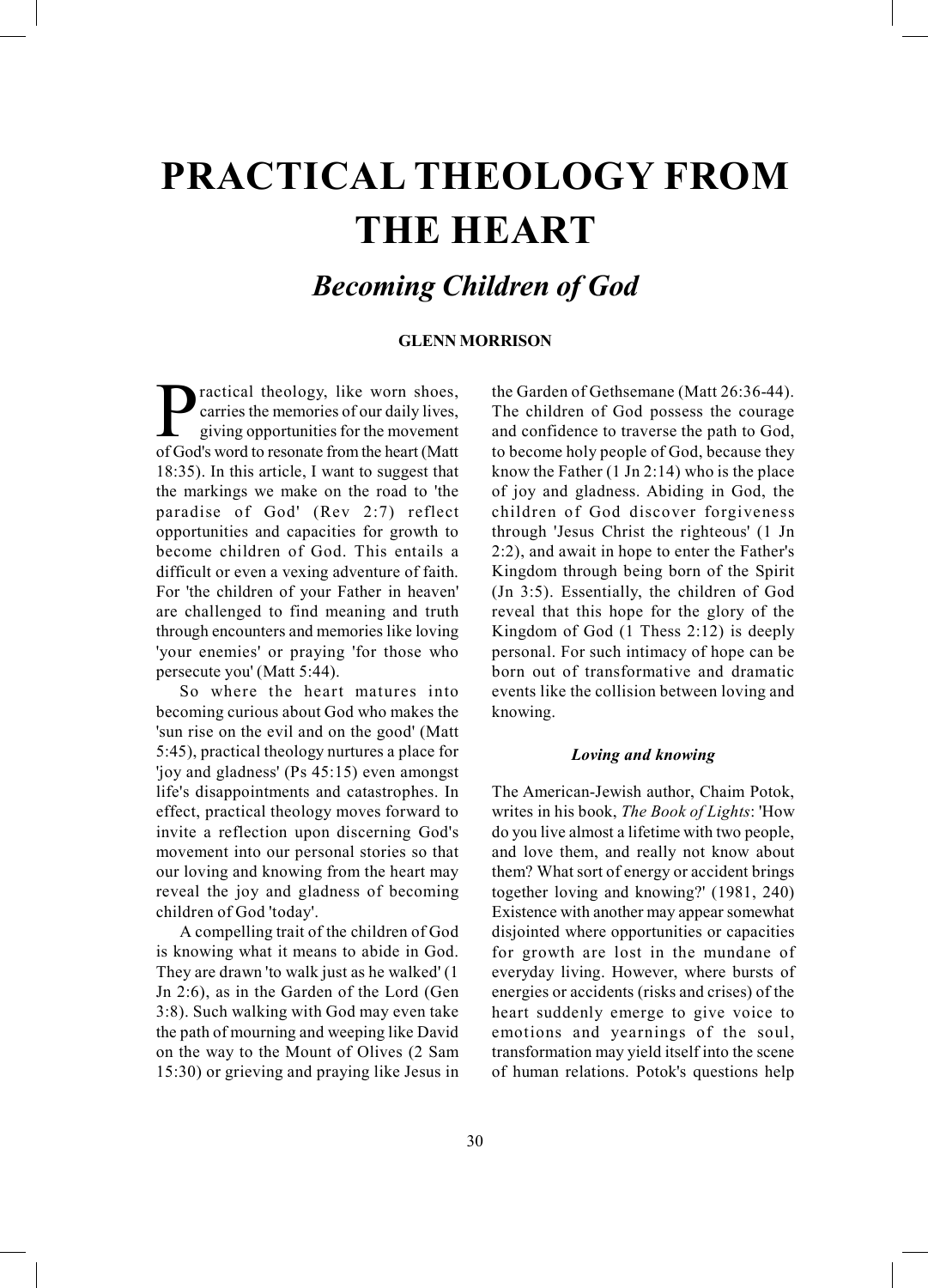#### BECOMING CHILDREN OF GOD

us to envision that a transformative, dramatic event—an 'energy or accident' uniting 'loving and knowing'—has taken place in the lives of the children of God. Such transforming events are inherently personal and relational. And importantly, these events lead to much good like the peacemaking (Matt 5:9) of healing and forgiving. The collision between loving and knowing expresses then the good truth of the risen Jesus: that God's grace and presence (Gal 1:16) is a personal and intimate encounter of the nearness (Matt 4:17, 10:7) and newness (Matt 9:17; Jn 3:3) of the Kingdom of God.

Moments of peacemaking, such as the loving-kindness of forgiveness and mercy, invite a personal 'yes' of faith in the risen Jesus. This is all the more compelling due to our vulnerable human condition. Even the glance of another's needs and desires may touch upon our strivings and put into question our conscience and self-image. Or the look of a stranger in our midst may suddenly dislocate our everyday perception and harmony. Practical theology from the heart takes seriously these wounding and stirring connections between loving and knowing. This is because it cultivates a spiritual and inter-personal lens for the imagination to grow spontaneously towards an outpouring of faith in God's Son. Such imagination exemplifies a radical choice of the children of God: to discern and integrate the enigmatic movements of God's word in our relations with others so that all may be one in Jesus Christ (Gal 3:25-28).

Back in 2005, Australian theologian, Terry Veling, wrote a book on practical theology, entitled, Practical Theology: On Earth as It Is in Heaven. The title is a clue to its creative and personal sensibility to Jesus' witness to his Father's kingdom. In the book, he draws together a number of definitions of practical theology not only from various scholars around the world, but also from sayings of Jesus from the Gospels of Mathew, Luke and John.



Glenn Morrison is associate professor at The University of Notre Dame Australia, Fremantle, Western Australia, lecturing in systematic and pastoral theology.

One provocative saying of Jesus stands out especially as it seems to guide the sense of loving and knowing from the heart - Luke 12:56: 'You know how to interpret the appearance of earth and sky, but why do you not know how to interpret the present time?' (Veling 2005, 20) Jesus' words are compelling as much as they provoke the heart to be open to the gifts of the Holy Spirit such as wisdom, knowledge, faith, healing, miracles and prophecy (1 Cor 12:4-11). Moreover, the more we listen attentively from the heart to Jesus' words, they become through time an invitation to become children of God, that is to say, to give time to walk with God humbly in the garden of our daily, ordered and disordered, lives.

#### To love in truth and action

In the act of discernment, of loving and knowing from the heart, we are invited to take up the vocation of what the children of God know well from the heart: to 'love … in truth and action' (1 Jn 3:18).

Something of this message, of learning how to love in 'truth' as much as in 'action', was pressed home to me several years ago when I taught practical theology to a group of teachers including many pre-primary school teachers. I never forget the vibrant energy and hospitality of the class; they were eager to learn with 'joy and gladness' (Ps 45:15; Isa 51:3) and 'the voice of song' (Isa 51:3). When speaking with the students, joyous and inviting laughter would naturally flow into the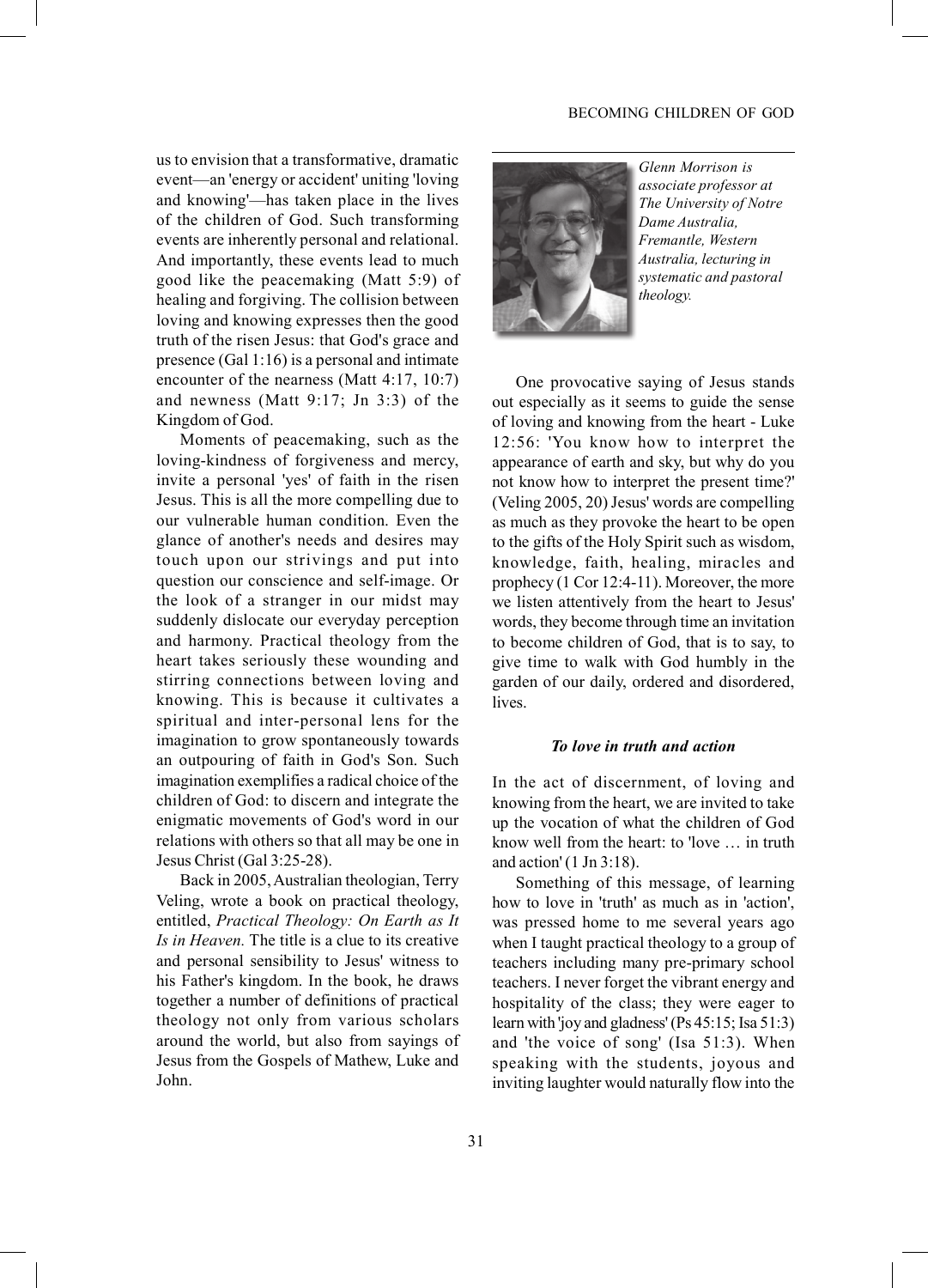#### COMPASS

conversation. I sensed that something of the charism or playfulness of little children had instilled itself in the consciousness of my students. The students were at play in learning, testifying to the value of listening and sharing together.

Where learning takes on the state of internal enjoyment, a heartfelt commitment emerges. Yet, I noticed something more, like the dynamic energy of loving and knowing coming together. The love of learning was expressed in the action of participation, reflection, humility and mutuality.

The truth of the face of learning even began to unveil itself especially in moments of the students' seminars. Listening to one seminar, the whole class heard 'the voice of song'. It seemed that the joy in the student's presentation needed an action of song at the end to bless the class with 'the oil of gladness' (Ps 45:7). The 'earth and sky' of the students emotional being suddenly became alive. It struck me that the student had extended the mode of reflection to an outpouring of heartfelt discernment: to offer and reveal an intimacy of life in regards to signifying the present time as moments of connection not only with the class, but also with the Father's kingdom.

Such sacred moments become instrumental for discernment because they help to identify which Edenic fruits of the spirit are ripe in our life, such as love, joy and gentleness (Gal 5:22- 23); for they lead us a little closer to inherit the Kingdom of God.

Moreover, many of the students in the class, by virtue of the working of grace in their lives as teachers, gave witness to the hope and calling to become children of God. The students elicited the charism of playfulness and intimacy inasmuch as a window into the vulnerability of truth. As a result, the joy and fun of learning nurtured hospitality and intimacy to form together into expressions of faith. On the faces of the students—who spent much of their time teaching children—I seem to hear the words of 1 John 2:28 resounding: 'And now, little children, abide in him'.

We can begin to imagine the joy and hope of the children of God to love in truth and action. In theological terms, the joy and hope that brings loving and knowing ever closer together point to an evocative conversion to the Kingdom of God: adoring the Father 'with the voice of song' (Isa 51:3), walking in the light of the risen Jesus 'with the oil of gladness' (Ps 45:7) and rejoicing in the joy of the Holy Spirit (Lk 10:21).

Knowing the depths of our being made in the image of the Triune God unveils the energy of loving: the 'joy and gladness' (Isa 51:3) of being a gift of oneself for another. What lies at our depths is so precious, so sensitive and so wounding which Triune love exalts in the Edenic, paradisal existence of the children of God, of knowing the Father's love and forgiveness (1 Jn 2:12-14) from the heart.

We can begin to discern that practical theology takes hold of opportunities and nurtures them into capacities for growth to live from the heart. In this way, a spiritual sense takes hold of raw experiences, 'energies and accidents', in the hope of finding some attunement between loving and knowing, and truth and action.

The idea of having a spiritual sense takes one beyond oneself into the realm of transformation and transcendence. This is the realm of the children of God because they live from the heart, forgiving (Matt 18:35) and keeping 'God's decrees' (Psalm 119:2). Indeed, the children of God know to be vigilant regarding matters of the heart (Prov 4:23) lest anxieties and troubles overwhelm the mind and body (Eccles 11:10). In a word, the lived experience of the children of God speaks of 'holiness'—of living out a personal expression of faith, charity and prayer in relation to Christ.

## The Holy People of God

Lumen Gentium (the 'Dogmatic Constitution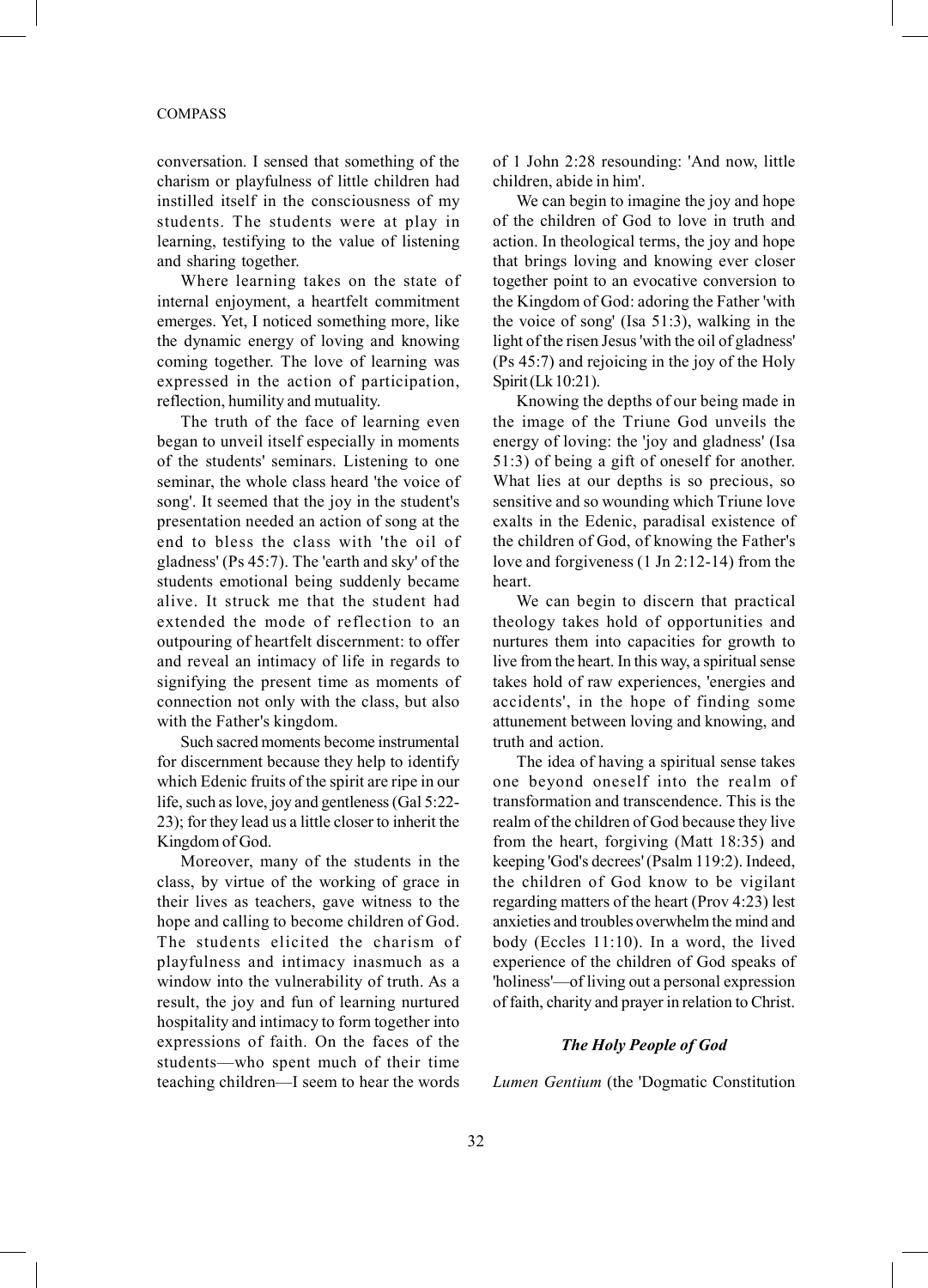on the Church'), No. 12 sheds some light into the ideal of holiness:

 The holy people of God shares also in Christ's prophetic office; it spreads abroad a living witness to Him, especially by means of a life of faith and charity and by offering to God a sacrifice of praise, the tribute of lips which give praise to His name.

Practical theology, aspiring towards a prayerful and joyful habitus of faith, signifies, as it were, a liturgy of becoming holy people of God; children of God eager to partake of the table of the risen Lord. Where our language matures into acts of prayer, faith and love, an ideal of holiness come to mind, particularly through mercy, forgiveness and peacemaking. 'The holy people of God' learn to take up the calling to become the children of God.

In this way, the person of faith moves towards sharing in 'Christ's prophetic office'. Essentially, this infers a hospitable, hopeful and intimate life of conversion to Christ, giving the confidence and courage to seek to know 'how to interpret the present time' (Lk 12:56) through 'the tribute of [our] lips': 'See, now is the acceptable time; see, now is the day of salvation!' (2 Cor 6:2)

The Pauline sense of the 'now' touches upon the imagination of faith. The children of God, called to the ideal of holiness, are led to hope for the fullness of salvation and the coming of the Father's Kingdom. Such hope stirs as a call and vocation to become 'pilgrim people immersed in the drama of struggling humanity' (Thornhill 1988, 194, 196).

And altogether, the very 'now' of the day of salvation stirs as the work of God in the soul instilling an Edenic-like brightness to the soul. St. Paul, a robust apostle of faith, testifies to this brightness or outburst of the soul. He proclaims, in vivid language, how the 'now' of the 'the day of salvation' comes at the cost of discipleship: '… but as servants of God we have commended ourselves in every way: through great endurance, in afflictions, hardships, calamities, beatings,

imprisonments, riots, labours, sleepless nights, hunger…' (2 Cor 6:4-5). Developing a prayerful sense of the work of God, St. Paul explains how, 'by purity, knowledge, patience, kindness, holiness of spirit, genuine love, truthful speech, and the power of God,' (2 Cor 6:6-7), 'the day of salvation' carries the assurance of hope that 'the Lord's Spirit' is working in us.

St. Paul's message echoes forth, as it were, in Gaudium et Spes (the 'Pastoral Constitution on the Church in the Modern World'), No. 11, which alerts us to appreciate the Holy Spirit's gift of faith as the foundation of our 'total vocation' as 'People [and indeed children] of God':

The People of God believes that it is led by the Lord's Spirit, Who fills the earth. Motivated by this faith, it labors to decipher authentic signs of God's presence and purpose in the happenings, needs and desires in which this People has a part along with other [people] of our age. For faith throws a new light on everything, manifests God's design for [humanity's] total vocation, and thus directs the mind to solutions which are fully human.

Our vocation itself would seem to possess an evangelical or Pauline quality about it, namely witnessing to Christ's resurrection and gift of salvation in the tapestry of our daily lives. Such testimony draws near to the heart of a practical theology grounded in being children of God.

For keeping in mind the stirring definition of practical theology from Luke 12:56, 'You know how to interpret the appearance of earth and sky, but why do you not know how to interpret the present time,' we may suggest that a challenge for practical theology is to foster a prayerful and joyful sense of 'the paradise of God' in our daily lives.

Where the 'total vocation' of prayer, mercy and loving-kindness come together in the 'now' of the joy and hope for salvation, we may realise that we are called to be 'People of God,' people of 'the Lord's Spirit', people of the heart, that is to say, children of God who